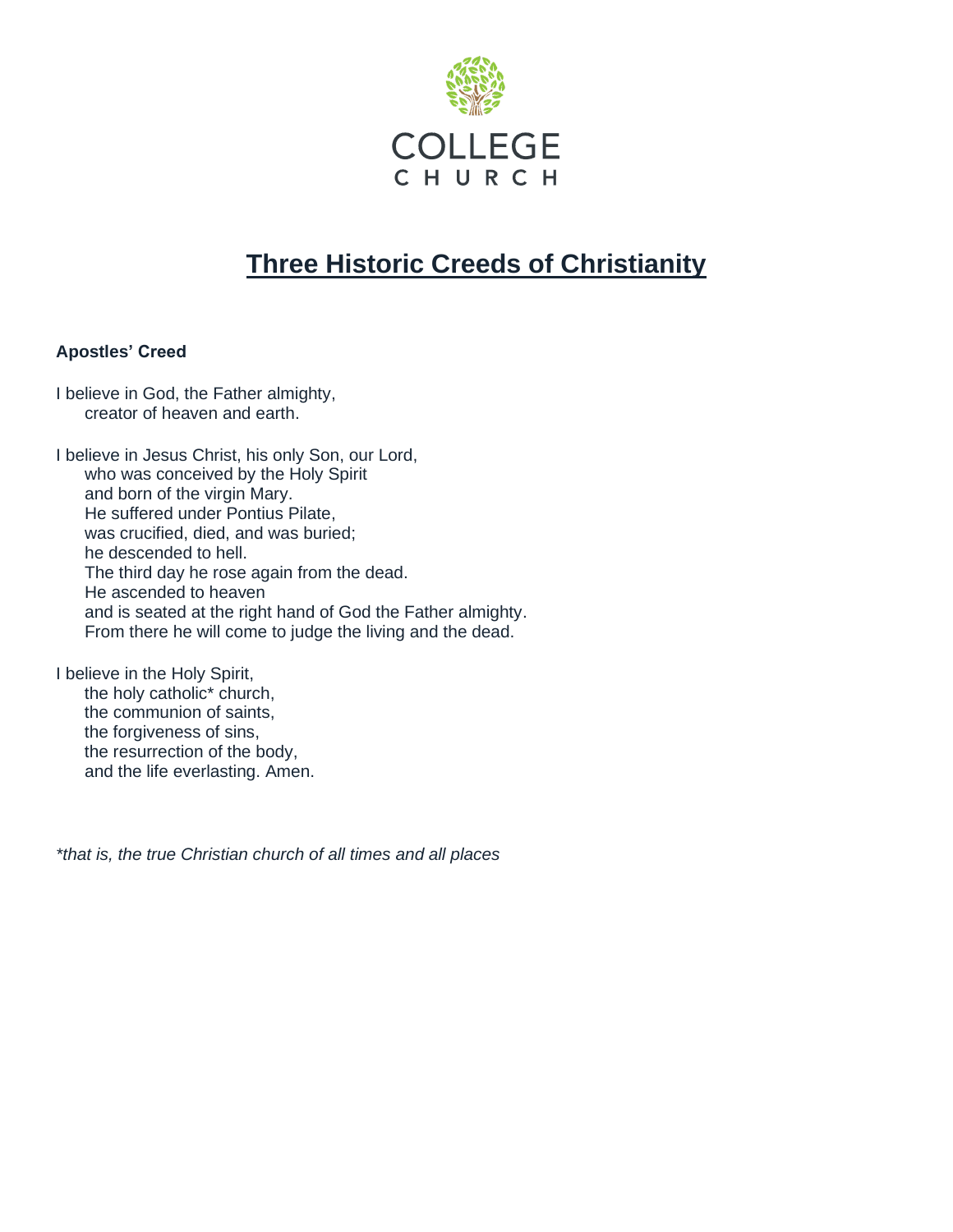## **Nicene Creed**

We believe in one God. the Father almighty, maker of heaven and earth, of all things visible and invisible. And in one Lord Jesus Christ, the only Son of God, begotten from the Father before all ages, God from God, Light from Light, true God from true God, begotten, not made; of the same essence as the Father. Through him all things were made. For us and for our salvation he came down from heaven; he became incarnate by the Holy Spirit and the virgin Mary, and was made human. He was crucified for us under Pontius Pilate; he suffered and was buried. The third day he rose again, according to the Scriptures. He ascended to heaven and is seated at the right hand of the Father. He will come again with glory to judge the living and the dead. His kingdom will never end.

And we believe in the Holy Spirit,

 the Lord, the giver of life. He proceeds from the Father and the Son, and with the Father and the Son is worshiped and glorified. He spoke through the prophets. We believe in one holy catholic<sup>\*</sup> and apostolic church. We affirm one baptism for the forgiveness of sins. We look forward to the resurrection of the dead. and to life in the world to come. Amen.

*\*that is, the true Christian church of all times and all places*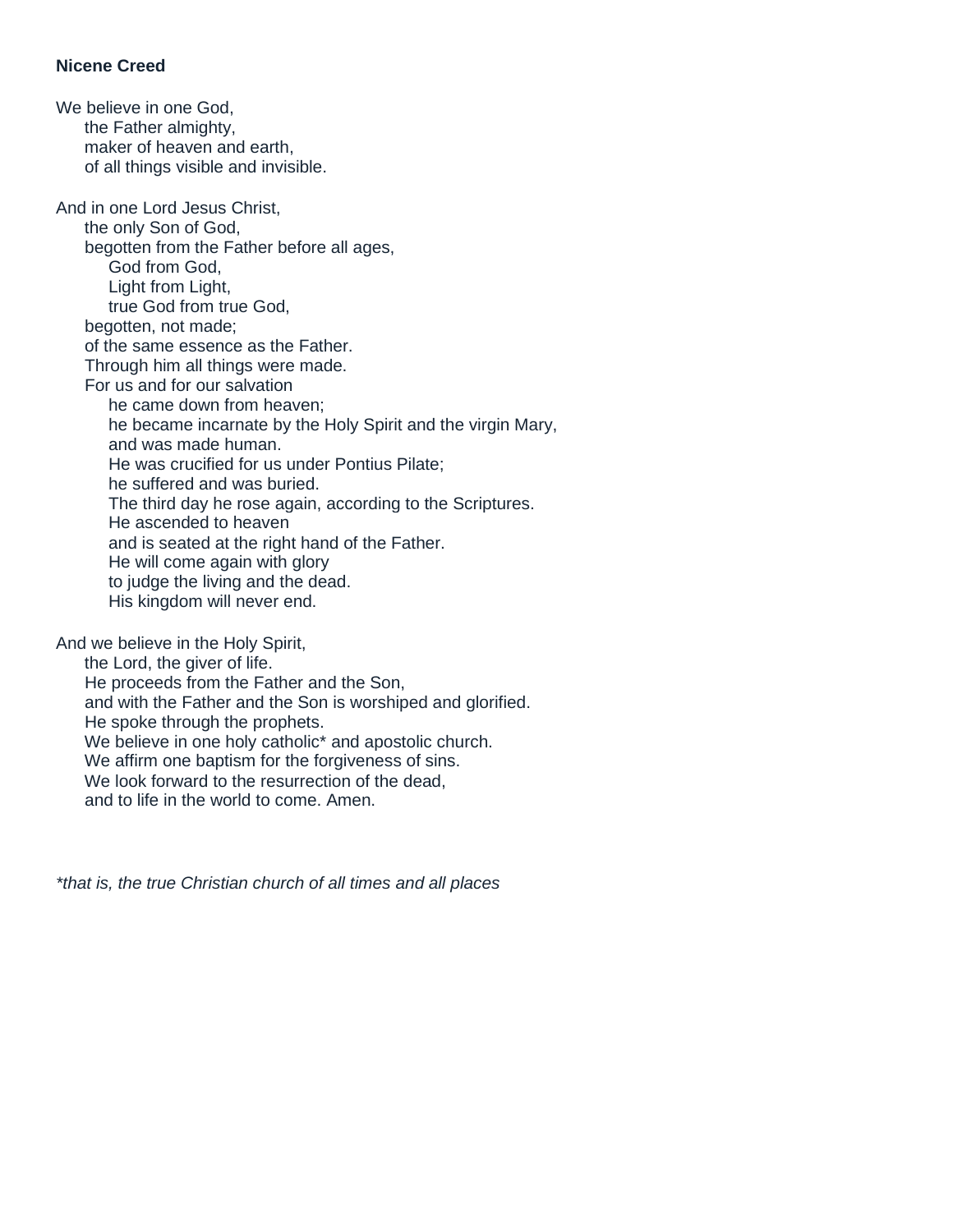## **Athanasian Creed**

Whoever desires to be saved should above all hold to the catholic faith.

Anyone who does not keep it whole and unbroken will doubtless perish eternally.

Now this is the catholic\* faith:

 That we worship one God in trinity and the trinity in unity, neither blending their persons nor dividing their essence. For the person of the Father is a distinct person, the person of the Son is another, and that of the Holy Spirit still another. But the divinity of the Father, Son, and Holy Spirit is one, their glory equal, their majesty coeternal.

 What quality the Father has, the Son has, and the Holy Spirit has. The Father is uncreated, the Son is uncreated, the Holy Spirit is uncreated.

 The Father is immeasurable, the Son is immeasurable, the Holy Spirit is immeasurable.

 The Father is eternal, the Son is eternal, the Holy Spirit is eternal.

 And yet there are not three eternal beings; there is but one eternal being. So too there are not three uncreated or immeasurable beings; there is but one uncreated and immeasurable being.

 Similarly, the Father is almighty, the Son is almighty, the Holy Spirit is almighty. Yet there are not three almighty beings; there is but one almighty being.

 Thus the Father is God, the Son is God, the Holy Spirit is God. Yet there are not three gods; there is but one God.

 Thus the Father is Lord, the Son is Lord, the Holy Spirit is Lord. Yet there are not three lords; there is but one Lord.

 Just as Christian truth compels us to confess each person individually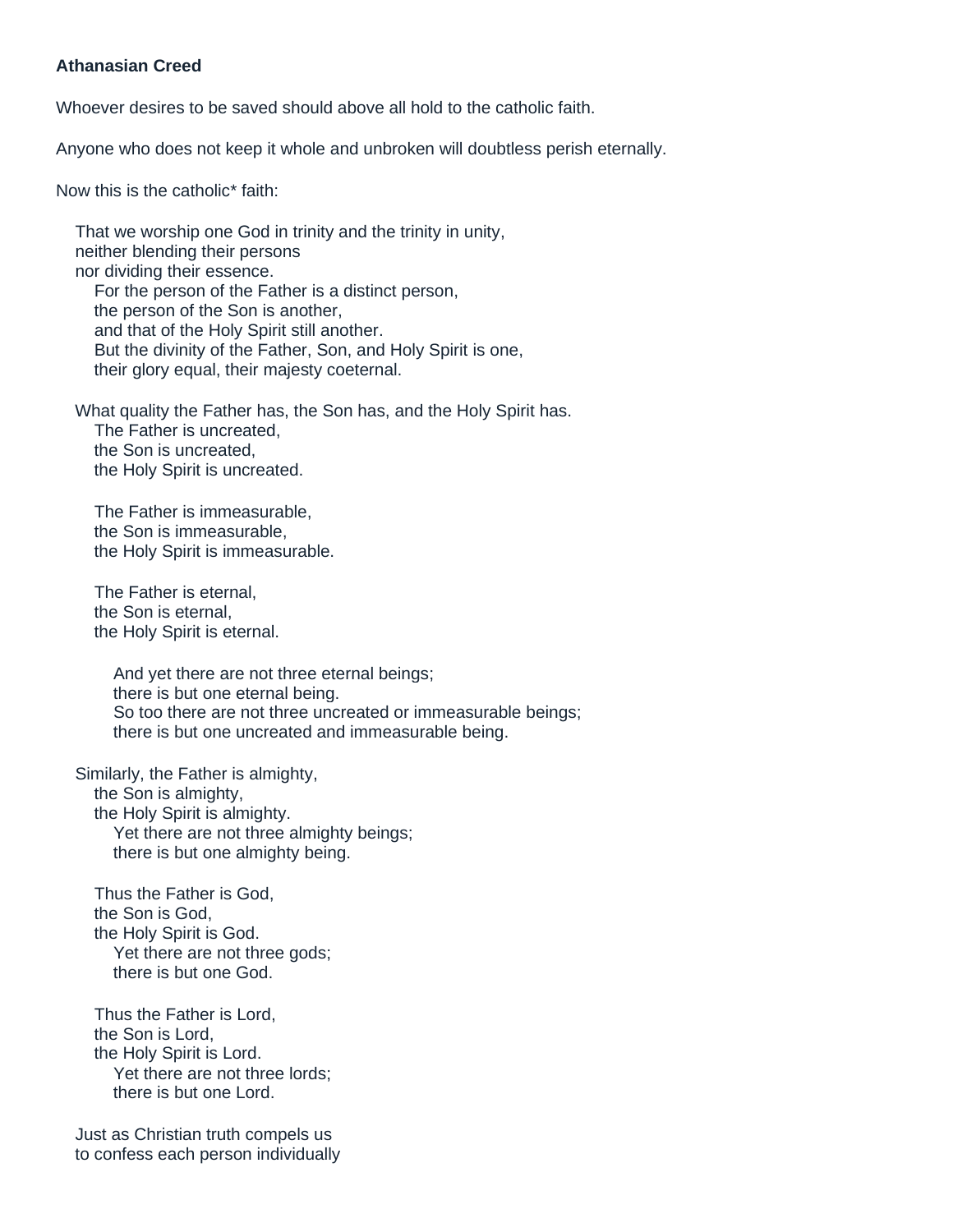as both God and Lord, so catholic religion forbids us to say that there are three gods or lords.

 The Father was neither made nor created nor begotten from anyone. The Son was neither made nor created; he was begotten from the Father alone. The Holy Spirit was neither made nor created nor begotten; he proceeds from the Father and the Son.

 Accordingly there is one Father, not three fathers; there is one Son, not three sons; there is one Holy Spirit, not three holy spirits.

 Nothing in this trinity is before or after, nothing is greater or smaller; in their entirety the three persons are coeternal and coequal with each other.

 So in everything, as was said earlier, we must worship their trinity in their unity and their unity in their trinity.

Anyone then who desires to be saved should think thus about the trinity.

But it is necessary for eternal salvation that one also believe in the incarnation of our Lord Jesus Christ faithfully.

Now this is the true faith:

 That we believe and confess that our Lord Jesus Christ, God's Son, is both God and human, equally.

 He is God from the essence of the Father, begotten before time; and he is human from the essence of his mother, born in time; completely God, completely human, with a rational soul and human flesh; equal to the Father as regards divinity, less than the Father as regards humanity.

 Although he is God and human, yet Christ is not two, but one. He is one, however, not by his divinity being turned into flesh, but by God's taking humanity to himself. He is one, certainly not by the blending of his essence, but by the unity of his person. For just as one human is both rational soul and flesh, so too the one Christ is both God and human.